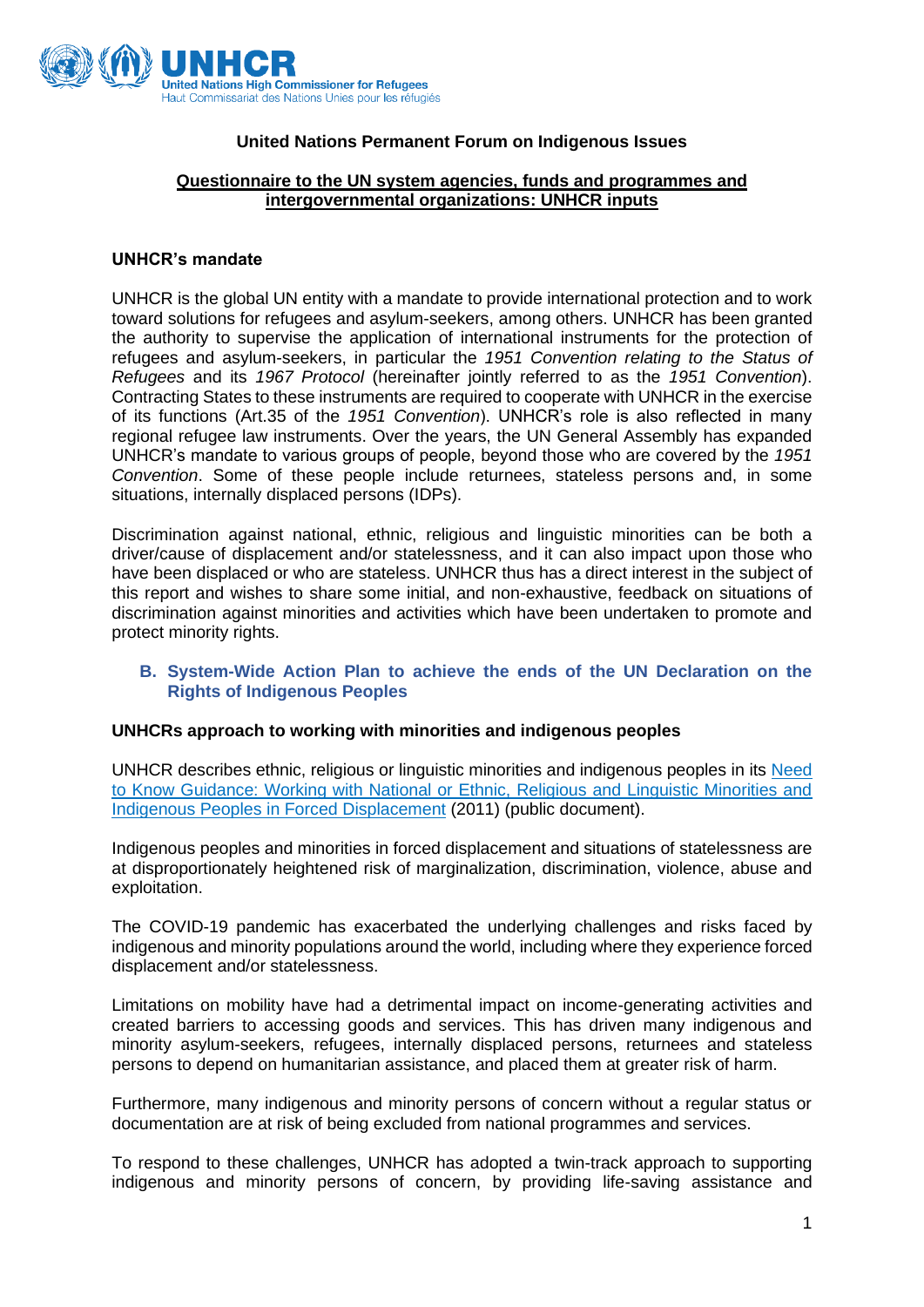employing community-based approaches to address specific risks. UNHCR worked in partnership with local authorities, including those from indigenous and minority populations, to identify appropriate and sustainable responses.

Minorities are disproportionally affected by statelessness which is exemplified by the fact that more than 75% of the world's stateless individuals belong to national or ethnic, religious and linguistic minorities. Statelessness intersects and with and exacerbates barriers already faced by minority populations and other disadvantaged groups. It further limits their access to services and the enjoyment of their human rights. While conferral of nationality alone will not prevent or address all of the the stigmatization and discrimination faced by stateless minorities, it is generally crucial to the full and equal exercise of human rights and freedoms. More information on the challenges faced by stateless minorities can be found in UNHCR's publication ["This is our home"](https://www.unhcr.org/ibelong/wp-content/uploads/UNHCR_EN2_2017IBELONG_Report_ePub.pdf).

UNHCR[s Policy on Age, Gender and Diversity](https://www.unhcr.org/protection/women/5aa13c0c7/policy-age-gender-diversity-accountability-2018.html) (2018) seeks to reinforce efforts to place people at the center of all the work we do. By applying an age, gender and diversity (AGD) approach to all aspects of our work, we aim to ensure that our persons of concern, including national or ethnic, religious and linguistic minorities, as well as indigenous groups, are able to enjoy their rights, equitably access appropriate services, and participate meaningfully in decisions impacting their lives, families and communities.

UNHCR operations across the globe engage in monitoring, awareness raising, advocacy and community-building, using the AGD approach, to promote the social inclusion of minority and indigenous peoples. UNHCR also works to ensure and expand minority and indigenous peoples' access to rights and services. Using a community-based approach, UNHCR seeks to empower communities, through consultation and participation, to engage meaningfully and substantively in all aspects of programmes that impact them, playing a lead role in creating change. We seek to ensure that all groups, including minorities and indigenous peoples, are continually engaged as analysts, evaluators and implementers of their own protection. Moreover, it is important that feedback and response mechanisms, two-way communication mechanisms and participation approaches are adapted to the specific group that we are working with.

To improve our capacity to identify groups and individuals at heightened risk, such as minorities and indigenous persons, LGBTIQ+ persons, older persons, and persons with disabilities, innovative approaches and existing successful practices – such as community outreach volunteers or the use of specific identification tools at registration – will continue to be promoted across UNHCR operations, namely through technical support missions, communities of practice and the annual AGD report. For example, in 2020, in eastern Democratic Republic of Congo, UNHCR supported community-based protection groups to spread awareness on the prevention, risk mitigation, and response to GBV and other protection incidents to nearly 90,000 IDPs and community members.

UNHCR works with OHCHR and others to raise awareness on the importance of the right to a nationality, encourage States to share and adopt good practices to eliminate discrimination from their nationality laws, policies and practices, and encourage attention to these issues by UN human rights mechanisms (e.g., through the organization of a high-level event).

Indigenous Peoples have been disproportionately affected by COVID-19<sup>1</sup>, with many have tragically losing their lives. The pandemic has exposed and exacerbated pre-existing structural

<sup>1</sup> Costa Rica example from below list of activities (AGD Accountability Report 2020): "In Costa Rica, to facilitate the Miskito indigenous population's access to life-saving information, **UNHCR supported the translation of materials on COVID-19, and refugee status, from Spanish to Miskito.** In its efforts to prevent statelessness,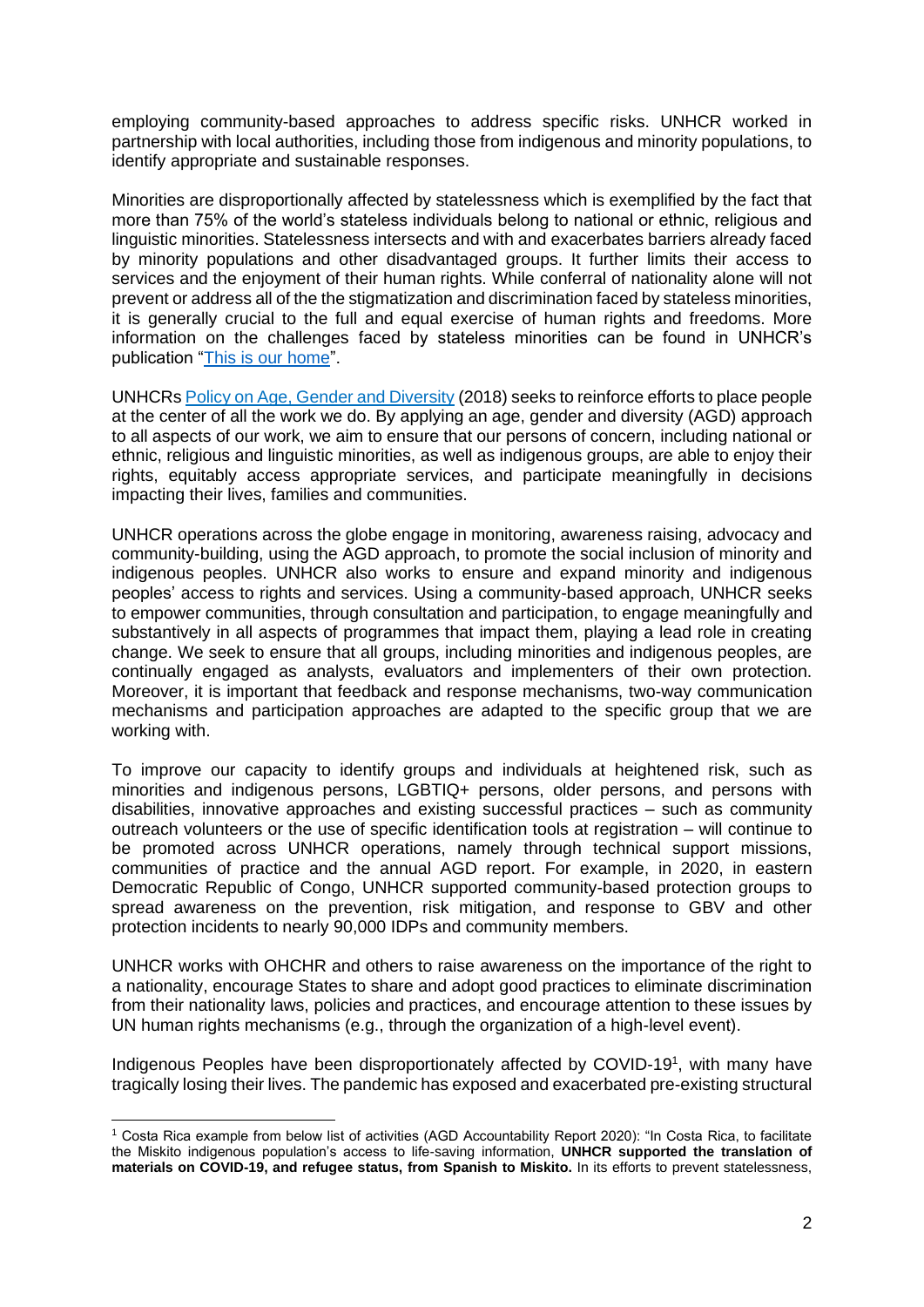inequalities and systemic racism globally in many contexts. It has deepened the impact of unequal access to quality health care and other social services. Groups at particular risk, such as indigenous children and persons with disabilities, have been hit particularly hard, as have indigenous women and elders. The pandemic has also interrupted the transmission of indigenous languages and traditional knowledge, affecting indigenous cultures.

## **Activities undertaken to promote and protect indigenous peoples' rights**

UNHCR wishes to share the non-exhaustive list of examples below, which have been captured in UNHCR's recent Age, Gender and Diversity Accountability Reports.

*Examples from UNHCR's [Age, Gender and Diversity Accountability Report](https://www.unhcr.org/en-us/publications/brochures/60df385f1e/age-gender-diversity-accountability-report-2020.html) (2020):*

- "For example, **in northern Brazil, UNHCR and partners reached indigenous populations using mobile registration exercises and nonfood item distributions**  so that persons of concern did not have to travel and take health and other risks." (pg. 15)
- "**In Brazil, UNHCR developed a strategy for Venezuelan indigenous populations**, targeting over 3,500 indigenous persons of concern, largely of Eñepa, Pemón and Warao ethnicity, including pregnant women and adolescents, individuals with serious health conditions and older persons. **As part of this, UNHCR supported the establishment and activities of seven Working Groups.** These coordination forums designed and implemented efficient, coordinated and streamlined interventions for the indigenous Warao population." (pg. 34)
- "**UNHCR worked in partnership with national entities in Colombia to support over 13,000 indigenous individuals**, including from the Awá, Barí and Yukpa communities. The partnership facilitated access to services; advocated for the right to asylum and recognition of the binationality of crossborder indigenous persons of concern and strengthened human rights observation in cross-border regions. **UNHCR also fostered partnerships with local authorities in Colombia through the coordination and implementation of a child protection intervention in Buenaventura and Litoral del San Juan, with emphasis on sports and cultural initiatives**, to prevent and protect children from recruitment and sexual exploitation. This initiative was coordinated and implemented with the indigenous and Afrodescendant authorities in the collective territories to garner buy-in, promote sustainability and target AGD groups within the indigenous communities." (pg. 34)
- "In Costa Rica, to facilitate the Miskito indigenous population's access to life-saving information, **UNHCR supported the translation of materials on COVID-19, and refugee status, from Spanish to Miskito.** In its efforts to prevent statelessness, and to strengthen civil registration and documentation among indigenous populations, UNHCR has continued to support the Costa Rica Civil Registry to boost birth registration among indigenous populations of concern. Meanwhile, in the Republic of Congo, UNHCR supported mobile court hearings for the benefit of indigenous persons of concern who are at risk of statelessness due to their lack of identity and nationality documents." (pg. 34)

*Examples from UNHCR's [Age, Gender and Diversity Accountability Report](https://www.unhcr.org/protection/women/5c49aa9b4/unhcr-age-gender-diversity-accountability-report-2017.html) (2018-19):*

• "Operations, including those in Argentina, Colombia, the Democratic Republic of the Congo, Kenya, Malawi, Nepal, Nigeria, Rwanda, Sudan, and Zimbabwe, conduct

and to strengthen civil registration and documentation among indigenous populations, UNHCR has continued to support the Costa Rica Civil Registry to boost birth registration among indigenous populations of concern. Meanwhile, in the Republic of Congo, UNHCR supported mobile court hearings for the benefit of indigenous persons of concern who are at risk of statelessness due to their lack of identity and nationality documents." (p. 34)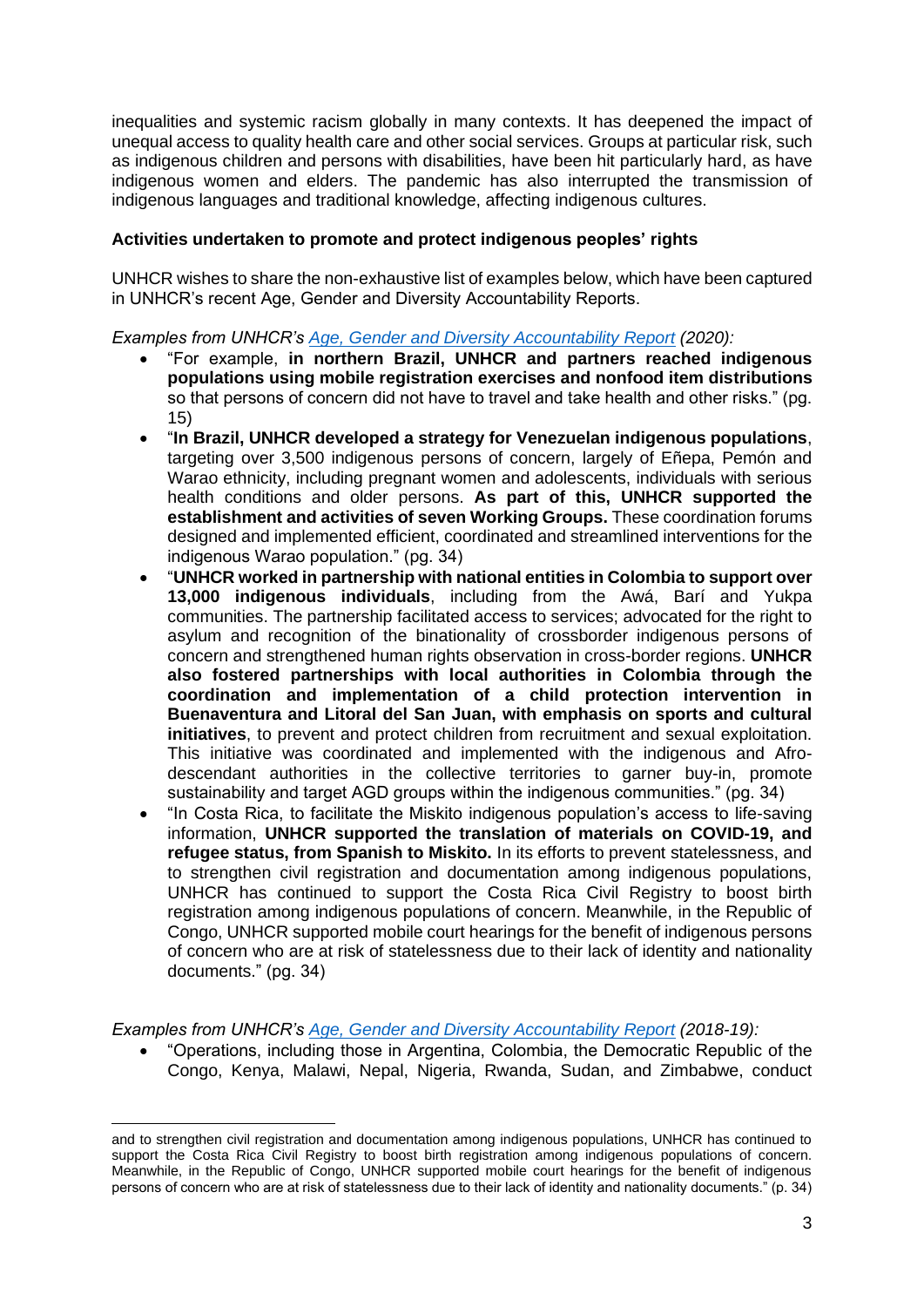specific participatory assessment exercises with minorities and indigenous persons to better understand their needs, capacities and envisioned solutions" (pg. 32)

- "To protect indigenous populations and help prevent and reduce statelessness in Venezuela, UNHCR took measures to build the capacity of state institutions, NGOs and community structures, developing and dispensing related guidance, training community committees and outreach volunteers and providing information sessions on the right to identity and on birth registration procedures for indigenous populations. In addition, public information materials in five indigenous languages have been produced as part of a specific and comprehensive strategy for working with indigenous people at risk; " (pg. 32)
- "In Venezuela, age, gender and diversity data were used to set up mapping for community structures, including female community members, minority groups, persons with disabilities, LGBTI persons, indigenous people and older persons." (pg. 17)
- "In Venezuela, UNHCR also works with community structures who are trained in the identification of persons with specific needs, community mobilization and the AGD approach. The community structures are in charge of conducting outreach to persons with specific needs, including women and children at risk, older persons at risk, LGBTI persons, indigenous people and persons with disabilities, conducting information sessions and disseminating referral pathways." (pg. 25)

# *Older examples from UNHCR's [Age, Gender and Diversity Accountability Report](https://www.unhcr.org/protection/women/5c49aa9b4/unhcr-age-gender-diversity-accountability-report-2017.html) (2017):*

• "UNHCR **Colombia** supported a meeting between several transnational indigenous groups to plan a campaign for the recognition of dual citizenship for indigenous peoples whose ancestral territory overlaps national borders. This would benefit indigenous people from **Venezuela** crossing into **Colombia** seeking access to food, services and rights as well as Colombian indigenous people returning from **Ecuador**. UNHCR **Colombia** also partnered with local actors to promote an ethnically suitable return and relocation process and trained other regional affiliated organizations on the process" (pg. 35).

# *Older examples from UNHCR's* [AGD Accountability Report \(2016\)](https://www.unhcr.org/595cdf5c7.pdf)*:*

• "In **Colombia**, UNHCR used culturally sensitive activities to solicit feedback from indigenous communities, particularly when addressing protection risks. In communities where not all members speak Spanish, interpreters and interactive methodologies were used to ensure the participation of women and children. The operation worked with schools, municipal authorities and civil society to highlight the historic discrimination against indigenous women in the region, and to implement affirmative action that supports their equal participation. An example is a project to aid IDPs to reduce the risks of their communities' extinction by solving conflicts, strengthening community empowerment, reconstructing cultural identity and supporting relocation" (pg. 32).

## **D. COVID-19 pandemic – Effect on indigenous displaced and stateless communities**

Stateless persons and persons at risk of statelessness have been disproportionately impacted by the COVID-19 pandemic. They often lack legal residency status and have for that reason been denied health services, including access to testing and treatment for COVID-19. They also often live in remote, hard-to-reach locations where they faced difficulties in obtaining information on transmission risks and mitigation measures. Suspension of issuance of civil and identity documentation, including birth registration, posed risks for minority group members to (re)establish their nationality in the absence of documentation proving place of birth and descent.